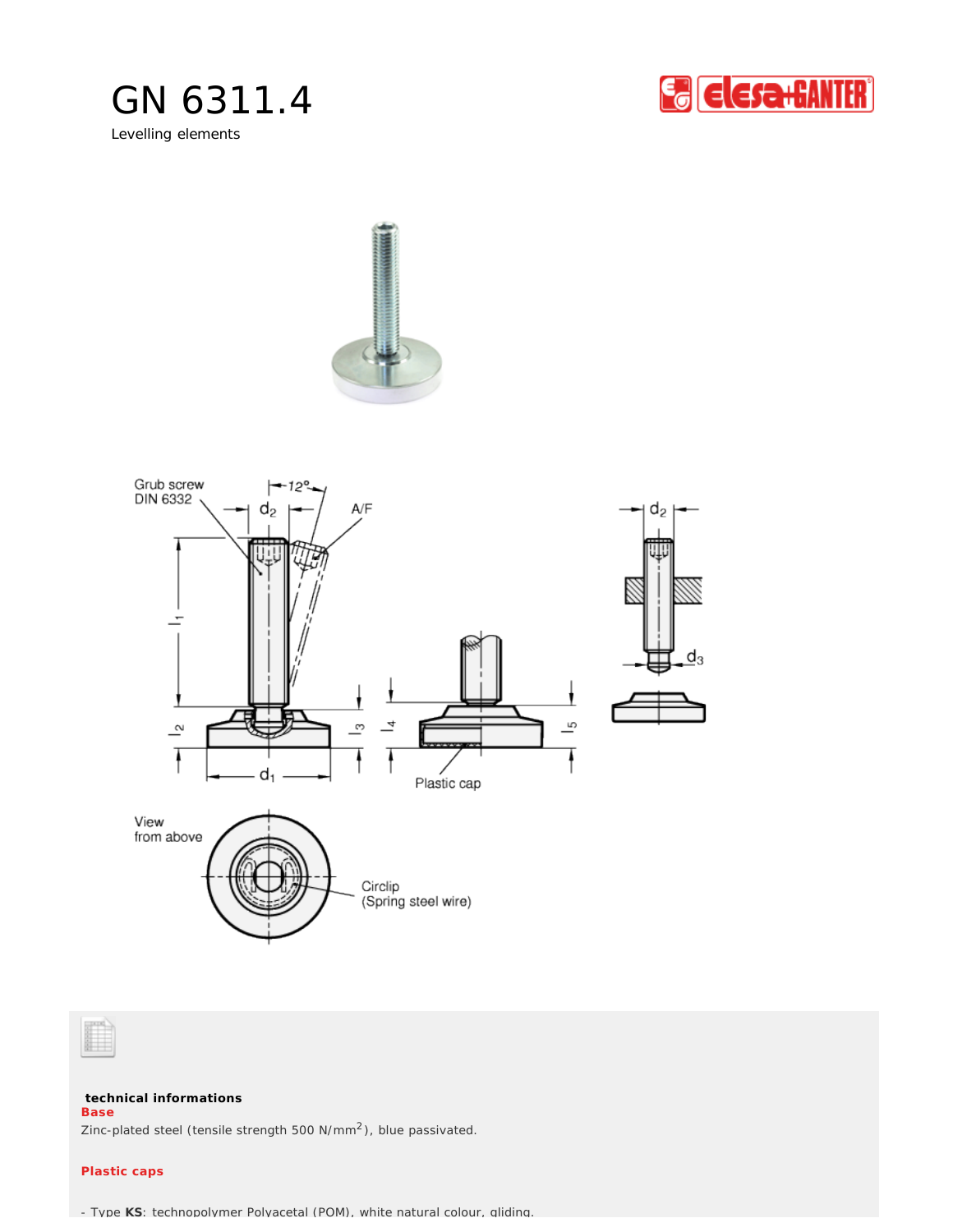- Type **KR**: elastomer (TPE), 78 Shore A ≈, black colour.

## **Standard versions available**

- Vesion **OS**: without plastic cap.

- Verison **KS**: with plastic cap, gliding.
- Version **KR**: with plastic cap, non-gliding.

## *Accessories on request*

Foot GN 6311.3 (without grub screw DIN 6332).

## *Features and applications*

Levelling element GN 6311.4 are normally used when a thread is present at the machine side to adjust the height. The pin diameter d<sub>3</sub> is smaller than the core diameter of the thread, with the effect that the screw can be turned in at the pin. The pressure pin is easily inserted into the plate, with the retaining ring ensuring that the assembly is secure in axial direction.

The static load of the levelling element GN 6311.4 is limited by the laod capacity of the grub screw (Tensile strength class 5.8). The static load values (only valid for Type OS/KS) in the above table refer to a net vertical load in relation to the ball socket. Under normal operating conditions side loading or angular loading is not uncommon and the load capacity would be considerable reduced which must be taken into consideration.

| <b>Standard Elements</b> |       |         |                          | Main dimensions |                          |               | Threaded stem   |       | Wrench |                     | Weigh |
|--------------------------|-------|---------|--------------------------|-----------------|--------------------------|---------------|-----------------|-------|--------|---------------------|-------|
| Description              | $d_1$ | $d_3$   | I <sub>2</sub>           | $I_3$           | $\mathsf{I}_4$           | $\frac{1}{5}$ | $d_2$           | $I_1$ | A/F    | Static load in kN # | g     |
| GN 6311.4-50-M10-37-KR   | 50    | 8       | $\blacksquare$           | 11.5            |                          | $-13$         | M <sub>10</sub> | 37    | 5      | 13                  |       |
| GN 6311.4-50-M10-47-KR   | 50    | 8       |                          | 11.5            | $\overline{\phantom{a}}$ | 13            | M10             | 47    | 5      | 13                  |       |
| GN 6311.4-50-M10-57-KR   | 50    | 8       | $\blacksquare$           | 11.5            | $\sim$                   | 13            | M10             | 57    | 5      | 13                  |       |
| GN 6311.4-50-M10-72-KR   | 50    | 8       |                          | 11.5            | $\overline{\phantom{a}}$ | 13            | M <sub>10</sub> | 72    | 5      | 13                  |       |
| GN 6311.4-50-M12-41-KR   | 50    | 8       |                          | 11.5            |                          | $-13$         | M12             | 41    | 6      | 13                  | 140   |
| GN 6311.4-50-M12-51-KR   | 50    | 8       |                          | 11.5            | $\overline{\phantom{a}}$ | 13            | M12             | 51    | 6      | 13                  | 150   |
| GN 6311.4-50-M12-61-KR   | 50    | 8       |                          | 11.5            | $\overline{\phantom{a}}$ | 13            | M12             | 61    | 6      | 13                  | 160   |
| GN 6311.4-50-M12-71-KR   | 50    | 8       |                          | 11.5            | $\overline{\phantom{a}}$ | 13            | M12             | 71    | 6      | 13                  | 170   |
| GN 6311.4-50-M12-91-KR   | 50    | 8       |                          | 11.5            | $\overline{\phantom{a}}$ | 13            | M12             | 91    | 6      | 13                  | 180   |
| GN 6311.4-50-M16-59-KR   | 50    | 12      | $\blacksquare$           | 13.5            | $\overline{\phantom{a}}$ | 15            | M16             | 59    | 8      | 30                  | 200   |
| GN 6311.4-50-M16-69-KR   | 50    | 12      |                          | 13.5            | $\overline{\phantom{a}}$ | 15            | M <sub>16</sub> | 69    | 8      | 30                  | 220   |
| GN 6311.4-50-M16-89-KR   | 50    | 12      | $\blacksquare$           | 13.5            | $\overline{\phantom{a}}$ | 15            | M16             | 89    | 8      | 30                  | 235   |
| GN 6311.4-50-M16-114-KR  | 50    | 12      | $\overline{\phantom{a}}$ | 13.5            | $\overline{\phantom{a}}$ | 15            | M <sub>16</sub> | 114   | 8      | 30                  | 260   |
| GN 6311.4-60-M16-59-KR   | 60    | 12      | $\overline{\phantom{a}}$ | 13.5            |                          | $-15$         | M <sub>16</sub> | 59    | 8      | 30                  | 271   |
| GN 6311.4-60-M16-69-KR   | 60    | 12      |                          | 13.5            | $\overline{\phantom{a}}$ | 15            | M16             | 69    | 8      | 30                  | 280   |
| GN 6311.4-60-M16-89-KR   | 60    | 12      |                          | 13.5            | $\overline{\phantom{a}}$ | 15            | M16             | 89    | 8      | 30                  | 328   |
| GN 6311.4-60-M16-114-KR  | 60    | 12      |                          | 13.5            | $\overline{\phantom{a}}$ | 15            | M16             | 114   | 8      | 30                  | 340   |
| GN 6311.4-60-M20-78-KR   |       | 60 15.5 |                          | 15.5            | $\overline{\phantom{a}}$ | 17            | M20             | 78    | 10     | 50                  | 380   |
| GN 6311.4-60-M20-88-KR   |       | 60 15.5 |                          | 15.5            | $\overline{\phantom{a}}$ | 17            | M20             | 88    | 10     | 50                  | 395   |
| GN 6311.4-60-M20-113-KR  |       | 60 15.5 | $\overline{\phantom{a}}$ | 15.5            | $\overline{\phantom{a}}$ | 17            | M20             | 113   | 10     | 50                  | 410   |
| GN 6311.4-60-M20-138-KR  |       | 60 15.5 | $\overline{\phantom{a}}$ | 15.5            | $\sim$                   | 17            | M20             | 138   | 10     | 50                  | 440   |
| GN 6311.4-50-M10-37-KS   | 50    | 8       |                          | 11.5            | $\overline{\phantom{a}}$ | 13            | M <sub>10</sub> | 37    | 5      | 13                  |       |
| GN 6311.4-50-M10-47-KS   | 50    | 8       | $\overline{\phantom{a}}$ | 11.5            |                          | $-13$         | M <sub>10</sub> | 47    | 5      | 13                  |       |
| GN 6311.4-50-M10-57-KS   | 50    | 8       |                          | 11.5            | $\overline{\phantom{a}}$ | 13            | M10             | 57    | 5      | 13                  |       |
| GN 6311.4-50-M10-72-KS   | 50    | 8       |                          | 11.5            |                          | $-13$         | M10             | 72    | 5      | 13                  |       |
| GN 6311.4-50-M12-41-KS   | 50    | 8       |                          | 11.5            | $\overline{\phantom{a}}$ | 13            | M12             | 41    | 6      | 13                  | 150   |
| GN 6311.4-50-M12-51-KS   | 50    | 8       |                          | 11.5            | $\overline{\phantom{a}}$ | 13            | M12             | 51    | 6      | 13                  | 162   |